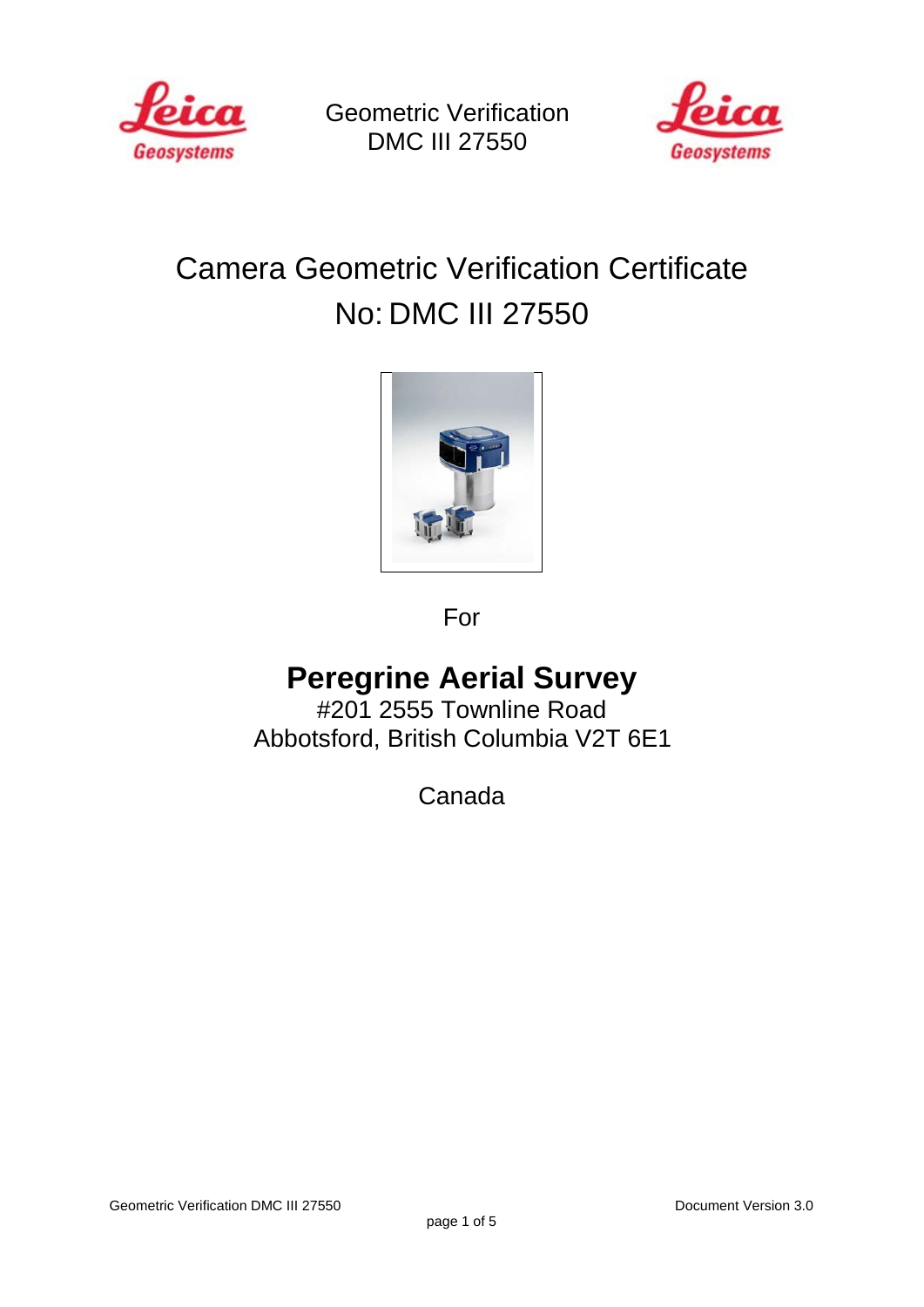DMC III 27550 Geometric **Verification** 

Camera: DMC III 27550 Manufacturer: Leica Geosystems Technologies, D-73430 Aalen, Germany Reference: PAN Serial Number: 00126502 (PAN Head) Date of Calibration: 06 July 2018 Date of Report: 01 June 2022 Number of Pages: 5

This camera system is certified by Leica Geosystems Technologies and is fully functional within its specifications and tolerances.

Date of Calibration: November 2011 Date of Certification: June 2022

Ohr. Telles

Dipl.Ing. Christian Müller, Product Manager Michael Reading, Customer Support Consultant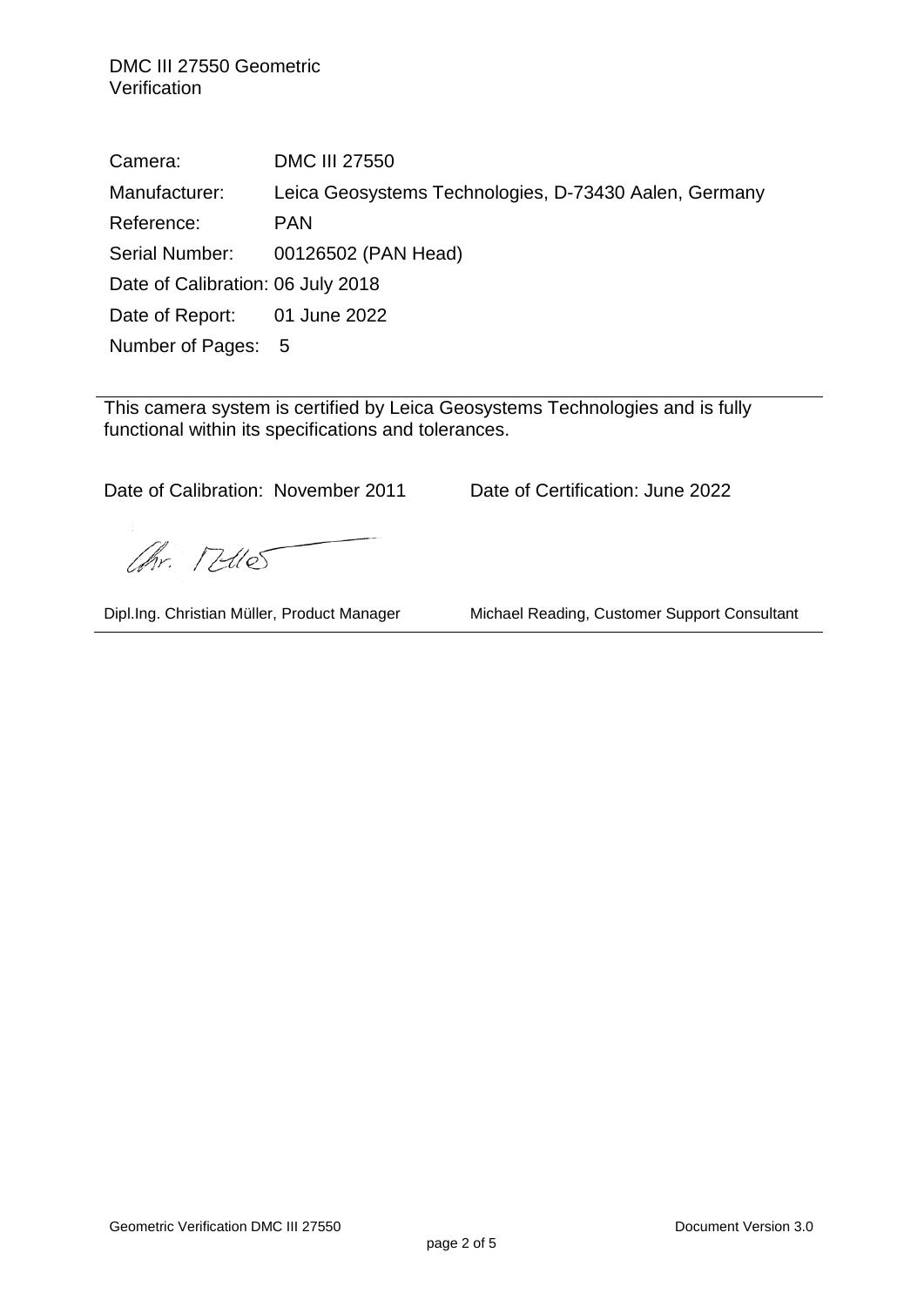# Camera Serial Numbers and Burn-In flight

| Camera Head | <b>Serial</b> | Calib. Date |
|-------------|---------------|-------------|
|             | Number        |             |
| <b>PAN</b>  | 00126502      | 06.07.2018  |
| (reference) |               |             |
| MS1 (NIR)   | 00128786      | 06.07.2018  |
| MS2 (Blue)  | 00128804      | 06.07.2018  |
| MS3 (Red)   | 00127981      | 06.07.2018  |
| MS4 (Green) | 00128807      | 06.07.2018  |

### Verification flight performed: 22 May 2022

Flight parameters of 5 cm Verification Flight – Control Points

|                   |                                     |  | 006~006_019                                                            |
|-------------------|-------------------------------------|--|------------------------------------------------------------------------|
| 005~005_018       |                                     |  | $006 - 006 - 018$                                                      |
|                   |                                     |  |                                                                        |
| $005 - 005 - 017$ |                                     |  | 006~006_017                                                            |
|                   |                                     |  |                                                                        |
| 005               |                                     |  | $006 -$<br>06_016                                                      |
|                   |                                     |  |                                                                        |
|                   |                                     |  |                                                                        |
|                   |                                     |  | 006~006 014                                                            |
| 005~005_014       |                                     |  |                                                                        |
| 005~005_013       |                                     |  | $006 - 006 - 013$                                                      |
|                   |                                     |  |                                                                        |
| 005~005_012       |                                     |  | 006~006 012                                                            |
|                   |                                     |  | 013_0002_00002_00002_00002_00002_01002_01002_01002_013_<br>006~006_011 |
| 005-005-011       |                                     |  |                                                                        |
|                   |                                     |  |                                                                        |
| 005~005_010       |                                     |  | $006 - 006 010$                                                        |
| $005 - 005 - 009$ |                                     |  | 006-006 009                                                            |
|                   |                                     |  |                                                                        |
|                   |                                     |  | 006~006 008                                                            |
|                   | <b>EDITORIALS EDITORISE DO 1708</b> |  | <u>1003-011283-011083-011083-011083-01128 -</u> 013                    |
| 005~005_007       |                                     |  | 006~006_007                                                            |
|                   |                                     |  |                                                                        |
| 005-005_006       |                                     |  | 006~906_006                                                            |
|                   |                                     |  | $006 - 006$ 005                                                        |
| $005 - 005$ 005   |                                     |  |                                                                        |
|                   |                                     |  | <b>MC44004 018</b>                                                     |
|                   |                                     |  |                                                                        |
| $\_003$<br>005    |                                     |  | $006 - 006 - 003$                                                      |
|                   |                                     |  |                                                                        |
| $005 - 005 - 002$ |                                     |  | $006 - 566 - 002$                                                      |
|                   |                                     |  |                                                                        |
| $005 - 005 - 001$ |                                     |  | 006~006_001                                                            |
|                   |                                     |  |                                                                        |
|                   |                                     |  |                                                                        |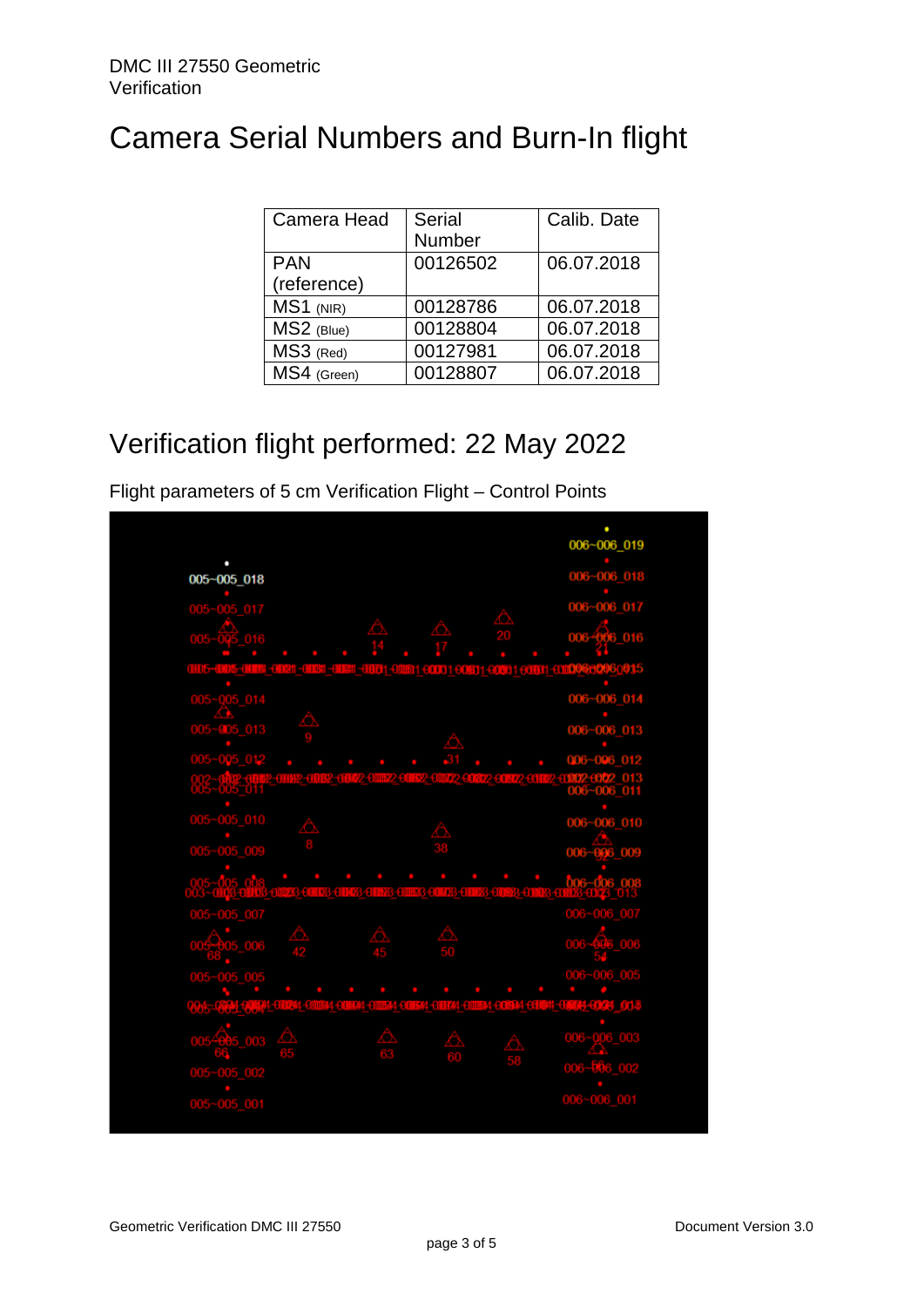### Flight parameters of 5 cm Verification Flight – Check Points

| $006 - 006 - 018$<br>$005 - 005 - 018$<br>006~006_017<br>005~005_017<br>$005 - 005 - 016$<br>006<br>$-016$<br>0005-000<br><b>EXPLICATE</b><br>005~005_014<br>006~006_014<br>$005 - 005 - 013$<br>~0082000<br>~005_011<br>$005 - 005 - 010$<br>$006 - 006 - 010$<br>$005 - 005 - 009$<br>$006 -$<br>$_{009}$<br>O<br>$^{\circ}006 -$<br>$005 - 005$ $003$<br>UDIO SED OBECH DIO CHEMORE<br>006~006_007<br>005~005_007<br>$005 - 005 - 006$<br>006<br>006<br>$006 - 006 - 005$<br>$005 - 005 - 005$<br><b>DO3_008</b><br>006~006_003<br>$\overline{003}$<br>006~006_002<br>$005 - 005 - 002$ |  |  | 006~006_019 |
|--------------------------------------------------------------------------------------------------------------------------------------------------------------------------------------------------------------------------------------------------------------------------------------------------------------------------------------------------------------------------------------------------------------------------------------------------------------------------------------------------------------------------------------------------------------------------------------------|--|--|-------------|
|                                                                                                                                                                                                                                                                                                                                                                                                                                                                                                                                                                                            |  |  |             |
|                                                                                                                                                                                                                                                                                                                                                                                                                                                                                                                                                                                            |  |  |             |
|                                                                                                                                                                                                                                                                                                                                                                                                                                                                                                                                                                                            |  |  |             |
|                                                                                                                                                                                                                                                                                                                                                                                                                                                                                                                                                                                            |  |  |             |
|                                                                                                                                                                                                                                                                                                                                                                                                                                                                                                                                                                                            |  |  |             |
|                                                                                                                                                                                                                                                                                                                                                                                                                                                                                                                                                                                            |  |  |             |
|                                                                                                                                                                                                                                                                                                                                                                                                                                                                                                                                                                                            |  |  |             |
|                                                                                                                                                                                                                                                                                                                                                                                                                                                                                                                                                                                            |  |  |             |
|                                                                                                                                                                                                                                                                                                                                                                                                                                                                                                                                                                                            |  |  |             |
|                                                                                                                                                                                                                                                                                                                                                                                                                                                                                                                                                                                            |  |  |             |
|                                                                                                                                                                                                                                                                                                                                                                                                                                                                                                                                                                                            |  |  |             |
|                                                                                                                                                                                                                                                                                                                                                                                                                                                                                                                                                                                            |  |  |             |
|                                                                                                                                                                                                                                                                                                                                                                                                                                                                                                                                                                                            |  |  |             |
|                                                                                                                                                                                                                                                                                                                                                                                                                                                                                                                                                                                            |  |  |             |
|                                                                                                                                                                                                                                                                                                                                                                                                                                                                                                                                                                                            |  |  |             |
|                                                                                                                                                                                                                                                                                                                                                                                                                                                                                                                                                                                            |  |  |             |
|                                                                                                                                                                                                                                                                                                                                                                                                                                                                                                                                                                                            |  |  |             |
|                                                                                                                                                                                                                                                                                                                                                                                                                                                                                                                                                                                            |  |  |             |
|                                                                                                                                                                                                                                                                                                                                                                                                                                                                                                                                                                                            |  |  |             |
|                                                                                                                                                                                                                                                                                                                                                                                                                                                                                                                                                                                            |  |  |             |
|                                                                                                                                                                                                                                                                                                                                                                                                                                                                                                                                                                                            |  |  |             |
|                                                                                                                                                                                                                                                                                                                                                                                                                                                                                                                                                                                            |  |  |             |
|                                                                                                                                                                                                                                                                                                                                                                                                                                                                                                                                                                                            |  |  |             |
|                                                                                                                                                                                                                                                                                                                                                                                                                                                                                                                                                                                            |  |  |             |
|                                                                                                                                                                                                                                                                                                                                                                                                                                                                                                                                                                                            |  |  |             |
|                                                                                                                                                                                                                                                                                                                                                                                                                                                                                                                                                                                            |  |  |             |
|                                                                                                                                                                                                                                                                                                                                                                                                                                                                                                                                                                                            |  |  |             |
|                                                                                                                                                                                                                                                                                                                                                                                                                                                                                                                                                                                            |  |  |             |
|                                                                                                                                                                                                                                                                                                                                                                                                                                                                                                                                                                                            |  |  |             |
|                                                                                                                                                                                                                                                                                                                                                                                                                                                                                                                                                                                            |  |  |             |
|                                                                                                                                                                                                                                                                                                                                                                                                                                                                                                                                                                                            |  |  |             |
|                                                                                                                                                                                                                                                                                                                                                                                                                                                                                                                                                                                            |  |  |             |
|                                                                                                                                                                                                                                                                                                                                                                                                                                                                                                                                                                                            |  |  |             |
|                                                                                                                                                                                                                                                                                                                                                                                                                                                                                                                                                                                            |  |  |             |
|                                                                                                                                                                                                                                                                                                                                                                                                                                                                                                                                                                                            |  |  |             |
|                                                                                                                                                                                                                                                                                                                                                                                                                                                                                                                                                                                            |  |  |             |
|                                                                                                                                                                                                                                                                                                                                                                                                                                                                                                                                                                                            |  |  |             |

| <b>Parameter</b>                | <b>Validation Flight</b> |
|---------------------------------|--------------------------|
| GSD (cm)                        | 5                        |
| End-lap $(\%)$                  | 70                       |
| Side-Lap $(\%)$                 | 40                       |
| Number of Exposures             | 89                       |
| Number of Flight Lines          | 4                        |
| Number of Cross Flight Lines    | $\mathcal{P}$            |
| <b>Number of Control Points</b> | 22                       |
| Number of Check Points          | 32                       |
| GNSS / INS                      | Yes                      |
|                                 |                          |